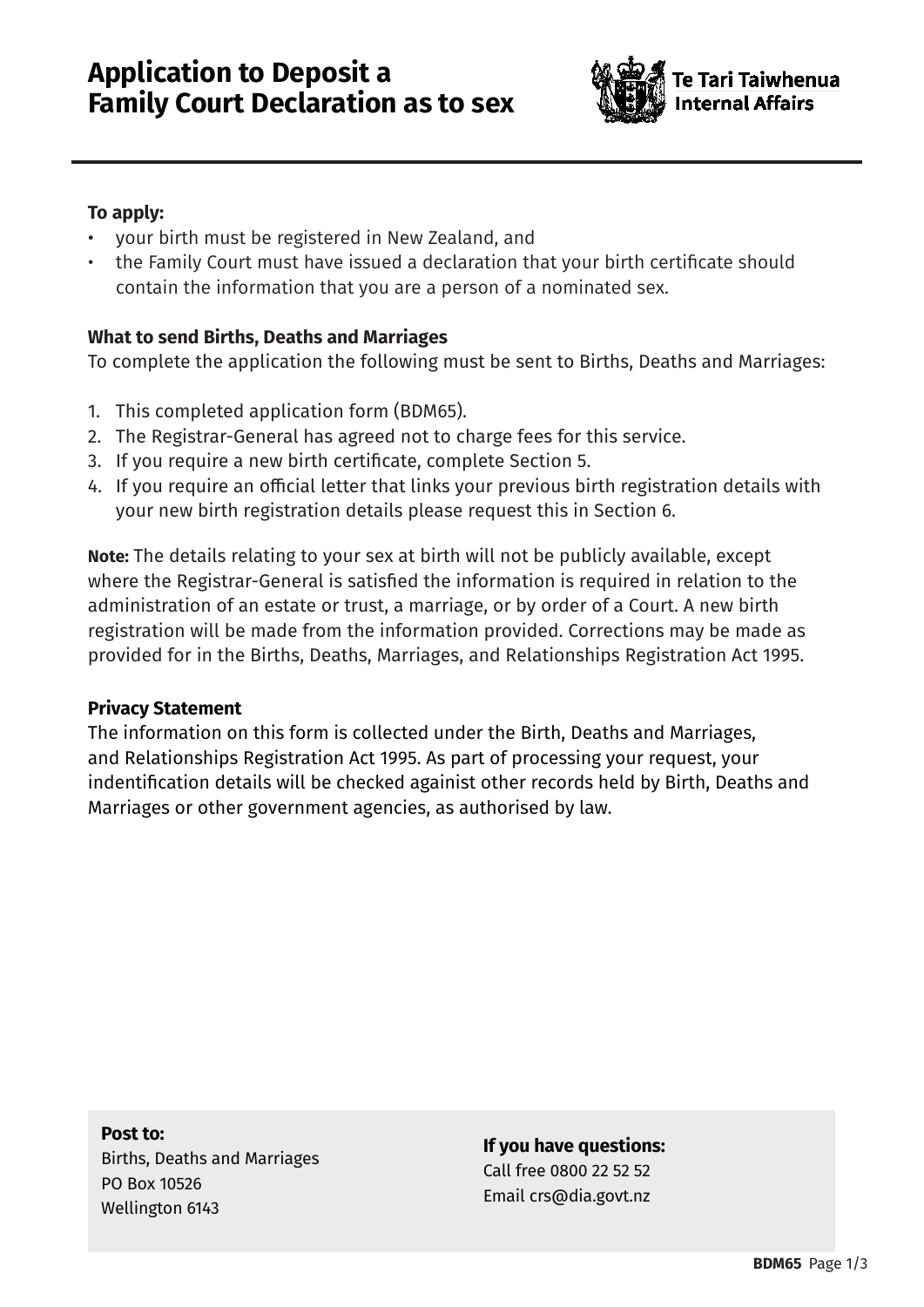# **Application to Deposit a Family Court Declaration as to sex**



| <b>SECTION 1: Person whose sex is to be recorded</b> (Details currently recorded on New Zealand birth record) |  |  |  |
|---------------------------------------------------------------------------------------------------------------|--|--|--|
|---------------------------------------------------------------------------------------------------------------|--|--|--|

| First and middle name(s)                                                                                                                                            | <b>Surname</b>                                    |  |  |  |
|---------------------------------------------------------------------------------------------------------------------------------------------------------------------|---------------------------------------------------|--|--|--|
| First name(s) at birth (If different from above)                                                                                                                    | <b>Surname at birth</b> (If different from above) |  |  |  |
| Date of birth (dd/mm/yyyy)                                                                                                                                          | <b>Place of birth</b>                             |  |  |  |
| Sex currently recorded<br>Indeterminate<br>Male<br>Female                                                                                                           |                                                   |  |  |  |
| <b>SECTION 2: Details of attached Family Court Declaration as to sex</b><br>Name you wish to appear on future birth certificates<br>First name(s)<br><b>Surname</b> |                                                   |  |  |  |
| The Family Court has declared that future birth certificates should show sex as<br>Indeterminate<br>Male<br>Female                                                  |                                                   |  |  |  |
| <b>SECTION 3: Your contact details</b><br><b>Full name</b>                                                                                                          |                                                   |  |  |  |
| <b>Address</b><br><b>Flat/street number and name</b>                                                                                                                | <b>Suburb</b>                                     |  |  |  |
| Town/city                                                                                                                                                           | <b>Country</b><br><b>Postcode</b>                 |  |  |  |
| <b>Phone number</b>                                                                                                                                                 | <b>Email Address</b>                              |  |  |  |
|                                                                                                                                                                     |                                                   |  |  |  |